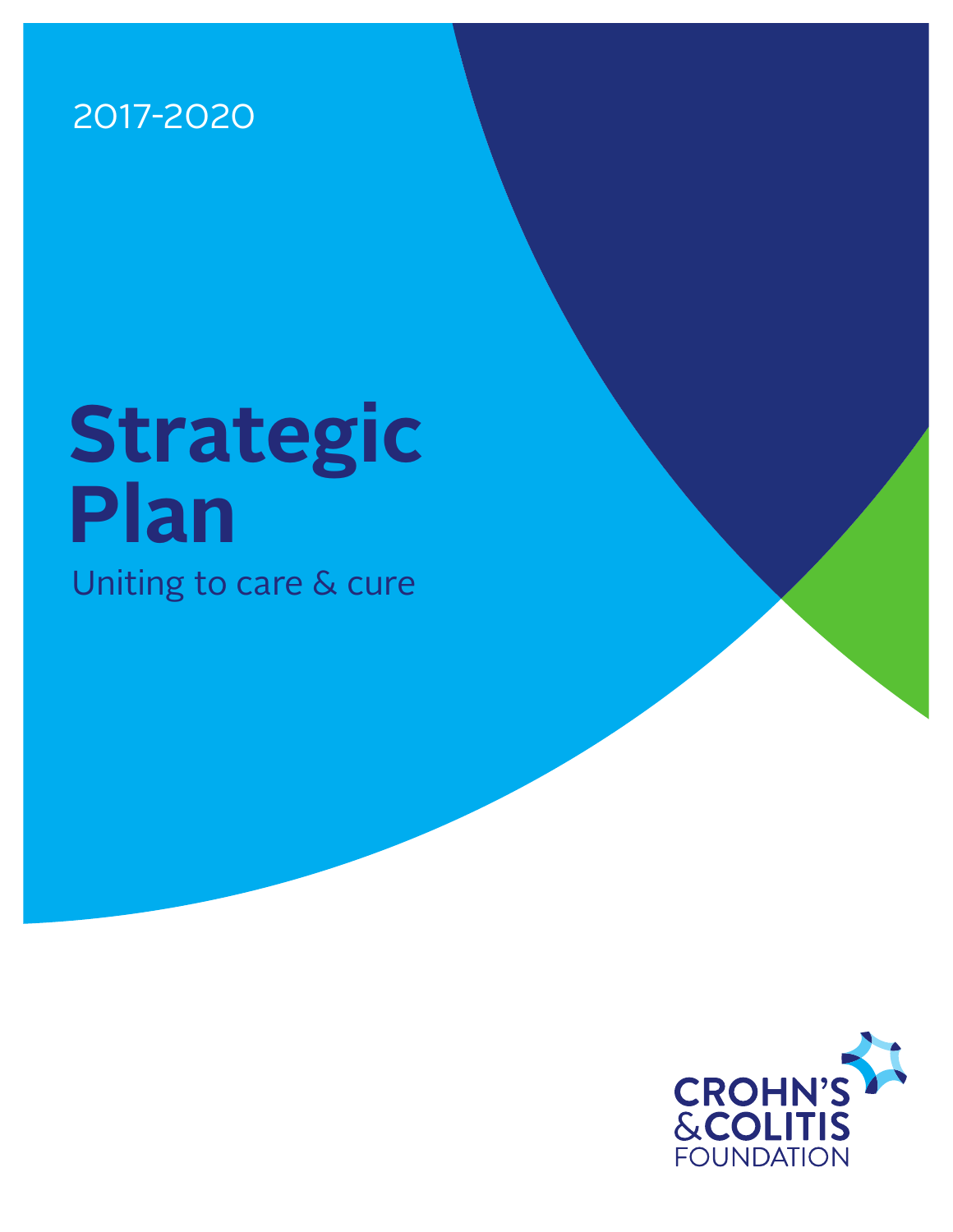# Table of Contents

|                                       | Page 3     |
|---------------------------------------|------------|
| Mission                               | Page 4     |
| Core Values <b>Marine Core Values</b> | Page 5     |
| 2017-2020 Objectives & Strategies     | Page 6     |
| Mission Priorities                    | Pages 7-22 |
|                                       | Page 7     |
|                                       | Page 11    |
|                                       | Page 17    |
|                                       |            |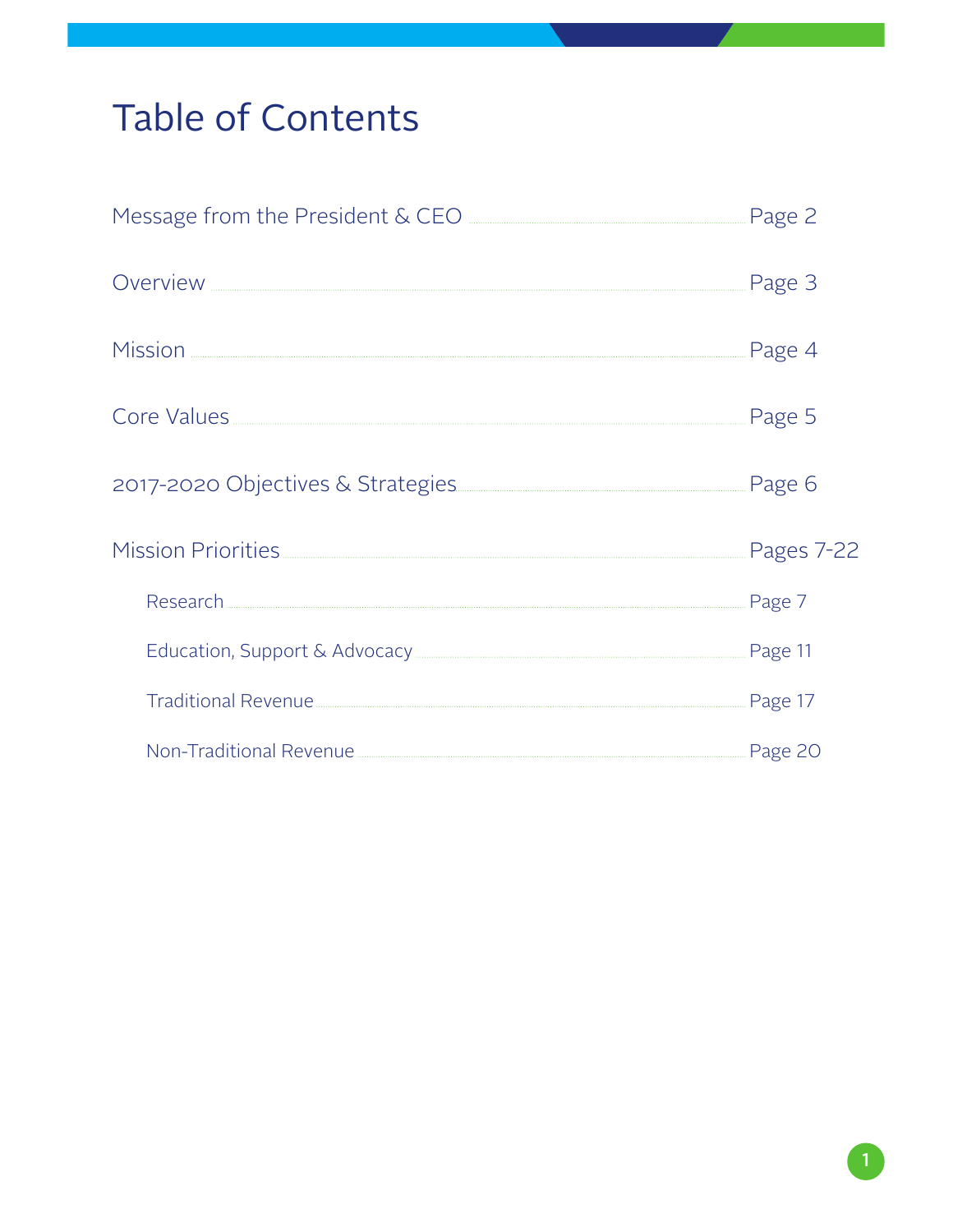### Message from the President & CEO

2017 is a big year for the Crohn's & Colitis Foundation. It's our 50th anniversary, and a great opportunity to celebrate past achievements. Perhaps even more important, this year we're launching a new brand and a new four-year strategic plan, the result of an in-depth, organization-wide process that represents vital input from patients and caregivers, as well as informed insights and months of research and planning by all of our key constituencies.

The IBD landscape is constantly shifting and presenting promising opportunities to advance research and the development of new treatments. The 2017-2020 strategic planning process required us to ask some critically important questions – "What are our most essential priorities?" and "How will we secure the necessary resources to succeed?" Throughout, the individual IBD patient remained at the heart of all our planning. Our commitment to improving lives drove every decision.

The Crohn's & Colitis Foundation's Strategic Plan is our roadmap to a clear destination. It provides the best pathways to achieve the objectives set for each of our central priorities: Research; Education, Support & Advocacy; Traditional Revenue; and Non-Traditional Revenue. This Plan is critical, because it lays out not just what we must accomplish from 2017 to 2020, but what we want to be, for and within the IBD community.

Even as we introduce this new Strategic Plan, our Class A team of staff and volunteers all across the organization are already raising the bar, setting new plans in motion, and working smarter. There has never been a more exciting time at the Foundation. Every day, we are increasingly making a tangible difference in the lives of children and adults with Crohn's disease and ulcerative colitis. This new Plan will help guide and accelerate all that we do for the IBD community.

Thank you for your passion and commitment to our mission!

Michael Osso President & CEO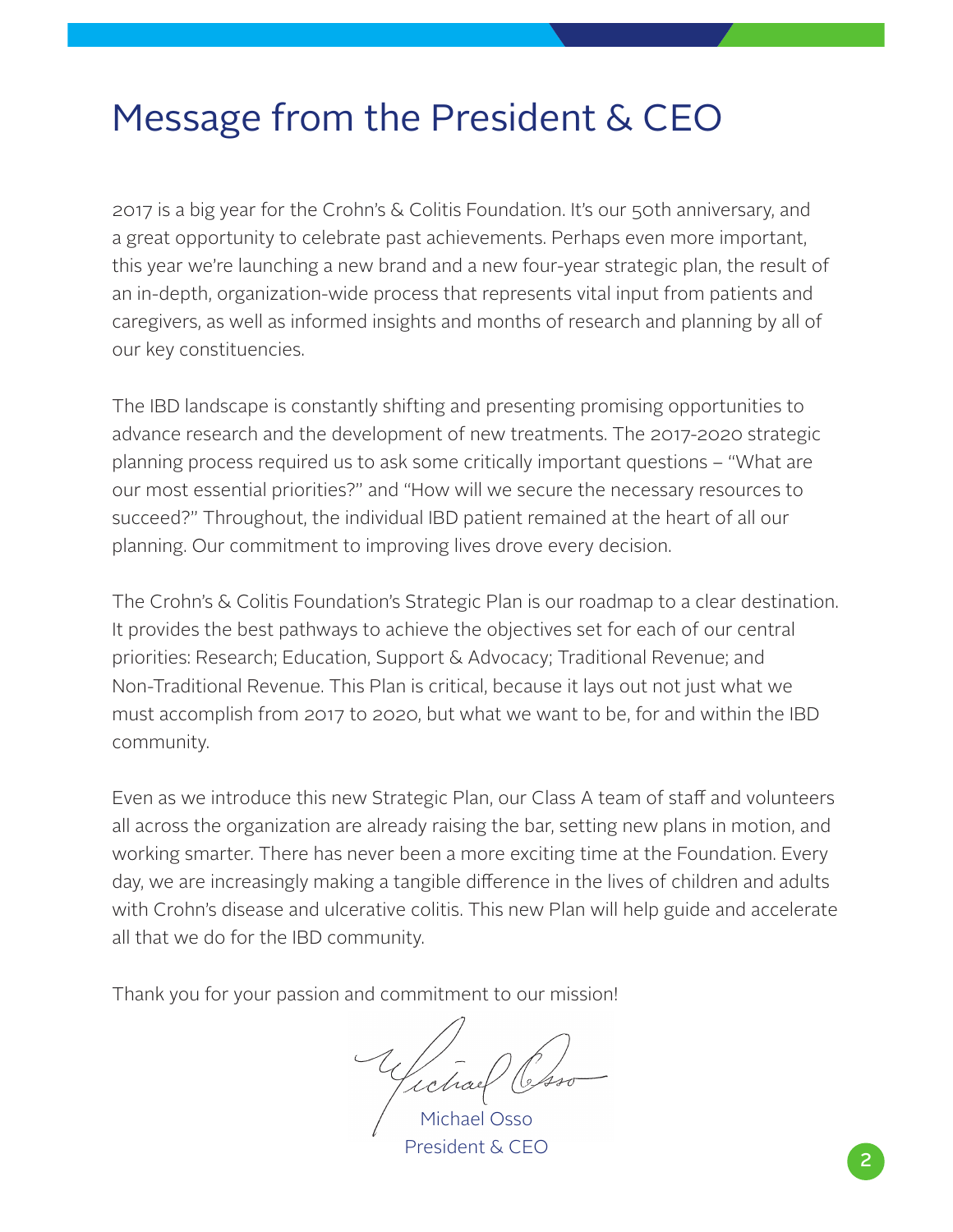### **Overview**

Our 2017-2020 Strategic Plan reaffirms the Crohn's & Colitis Foundation's mission and core values, while offering an evolved, overarching goal to help guide our decisionmaking going forward.

Through the execution of this Strategic Plan, the Crohn's & Colitis Foundation will be:

A patient-centered and trusted hub of the IBD community working to improve IBD patients' lives at every step of their journeys, being the go-to resource for IBD information and support, driving collaboration, and accelerating treatments and cures.

Specific objectives are articulated for each of our four priorities (Research; Education, Support & Advocacy (ESA); Traditional Revenue; and Non-Traditional Revenue), as are the strategies we'll employ to achieve them.

In addition, our objectives and strategies don't stand alone, but are designed to reinforce and strengthen each other across mission priorities to create greater impact. For example, we plan to work in a variety of ways to build awareness and deepen volunteer engagement, leveraging the passion and generosity of our patients and their caregivers to engage additional constituencies within the IBD community and enable innovative fundraising.

With our new Strategic Plan to guide our activities, and a new brand to more fully engage and inspire our constituents, we embark on the next four years with confidence and a renewed passion for realizing our vision — to create a future free of Crohn's disease and ulcerative colitis.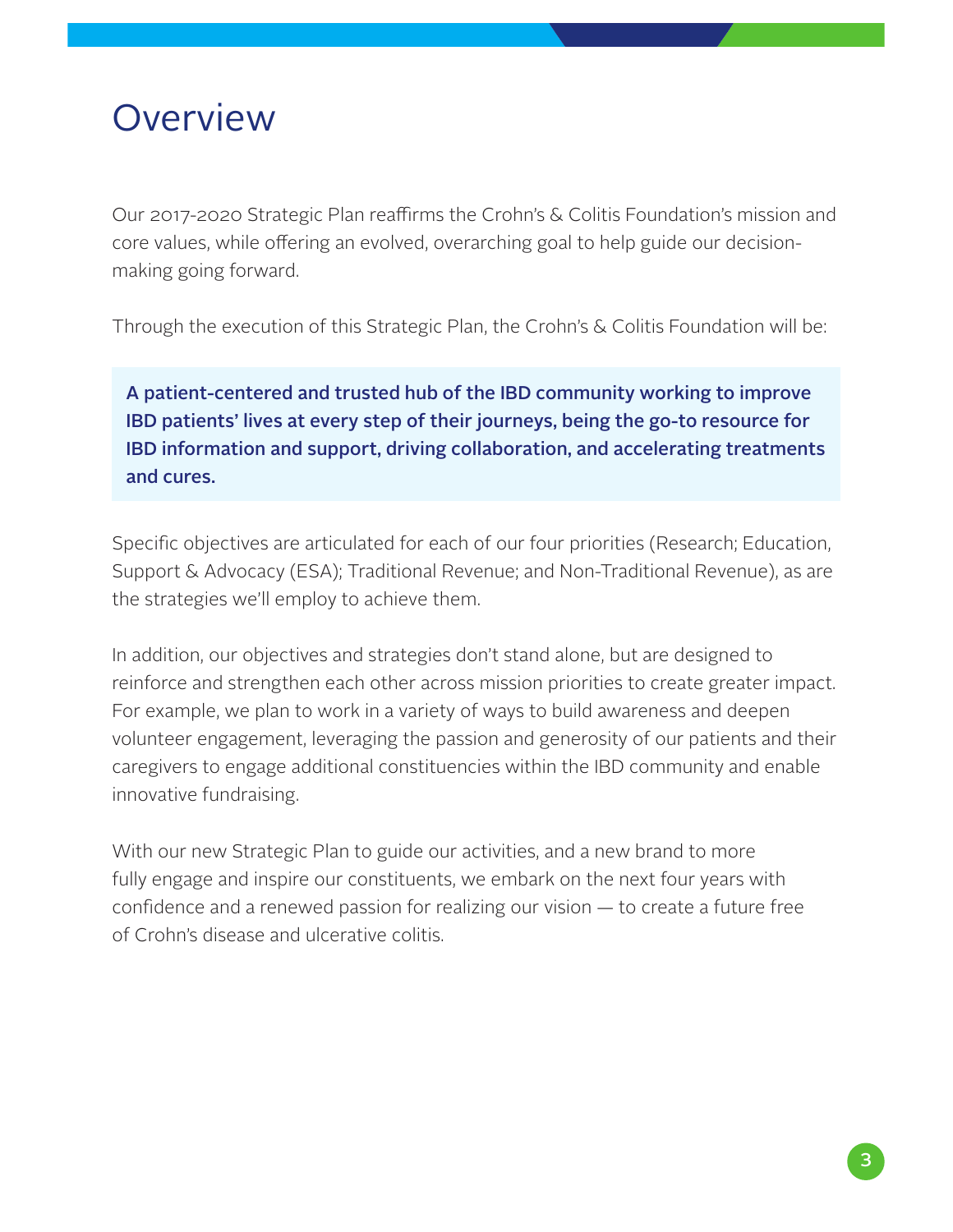### Mission

Our mission does not change. We are totally committed:

*To cure Crohn's disease and ulcerative colitis, and to improve the quality of life of children and adults affected by these diseases.*

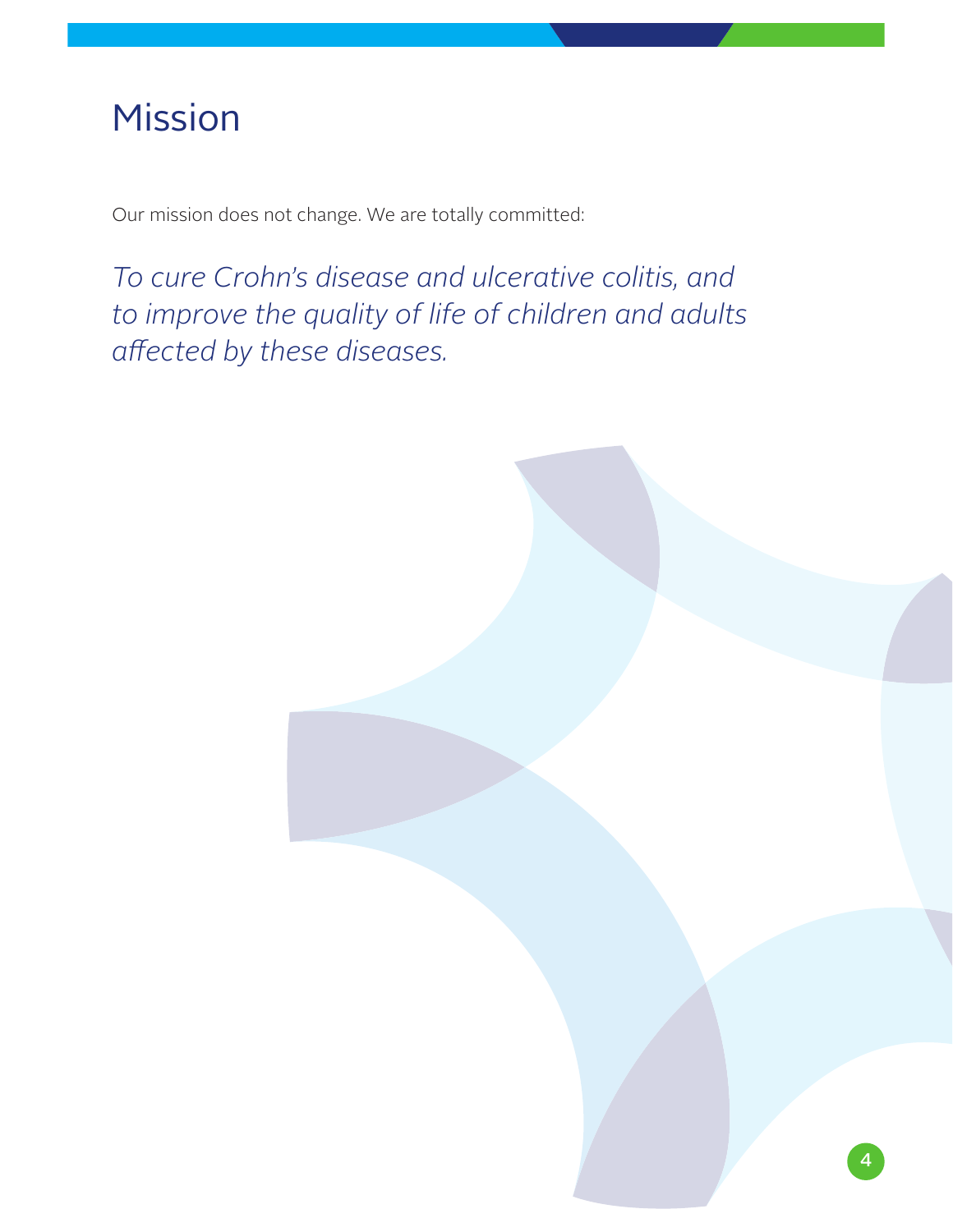### Core Values

While this Strategic Plan provides the roadmap for the Foundation's activities and initiatives, how we treat each other, make decisions, and stay grounded from (sometimes hectic) day to day depends on our core values. Just as our mission hasn't changed, nor have these principles and standards that are the bedrock of the Foundation's organizational culture:

- **Compassion.** We are empathetic and respectful of all our constituents and colleagues. We acknowledge patients' struggles, while remaining supportive, proactive, and hopeful.
- **Commitment.** We are first and foremost committed to every child and adult battling IBD. The patients drive our unrelenting focus on doing whatever it takes to improve their lives.
- **Integrity.** We are honest and adhere to the highest moral principles. We earn and maintain our constituents' utmost trust.
- **Leadership.** We play a unique and critical role as convener and catalyst in the IBD community. We have the proven strength, experience, and reputation to articulate and realize an inspiring vision.
- **Partnership.** We engage and collaborate with every constituency impacted by IBD, because we know that we can achieve our mission only by working together. Our partnerships are diverse and innovative, breaking new ground and forging powerful collaborations to achieve key mission objectives.
- **Accountability.** We set aggressive, but achievable goals. We are open and transparent about how we conduct our activities, and are accurate in reporting our outcomes.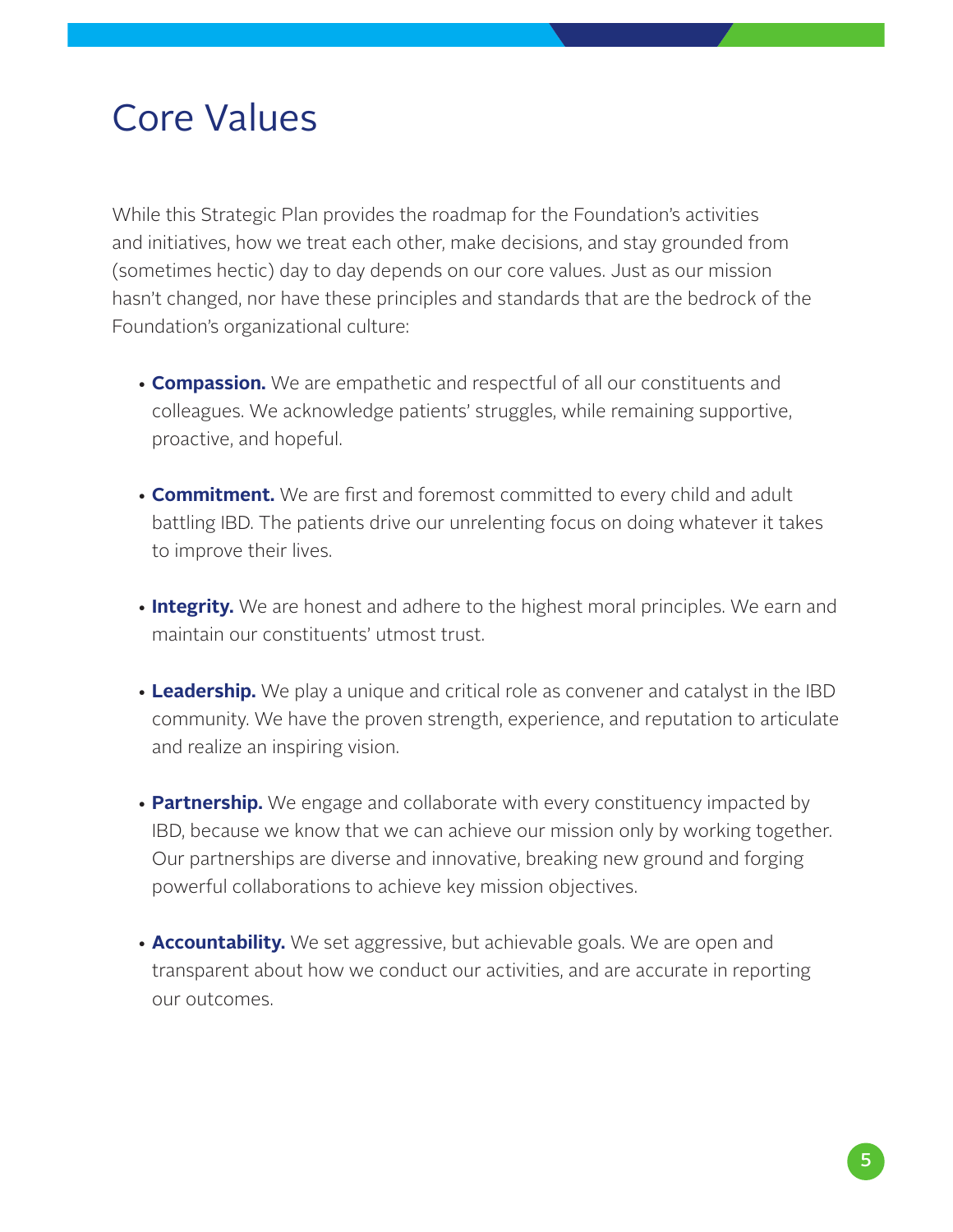# 2017-2020 Objectives & Strategies

The *Objectives* outlined here for each of our *Mission Priorities* are ambitious. Moreover, these objectives are designed to reinforce and strengthen each other, with built-in synergies to help ensure our impact as a whole is much greater than the sum of the Foundation's many and diverse programs and initiatives.

*Strategies* tied to each objective were developed collaboratively for each priority area, and finalized in consultation with staff and board leadership. Five concepts drove the development of all of our strategies:

- **1.** Mindful of the patient journey, we embrace a patient-centric approach to all decision-making and mission delivery.
- **2.** We generate, disseminate, and use data to inform and drive decisions to maximize revenue generation and mission activities.
- **3.** We demonstrate measureable impact by tailoring communications to segmented stakeholder groups to inspire hope and action.
- **4.** We ensure a Class A team of staff and volunteers to power organizational priorities.
- **5.** We build partnership and collaboration into every aspect of the business.

Specific *Tactics* have also been identified to support each strategy, along with *Strategic Measures* to enable us to track progress, make course corrections when necessary, and ensure accountability and efficiency.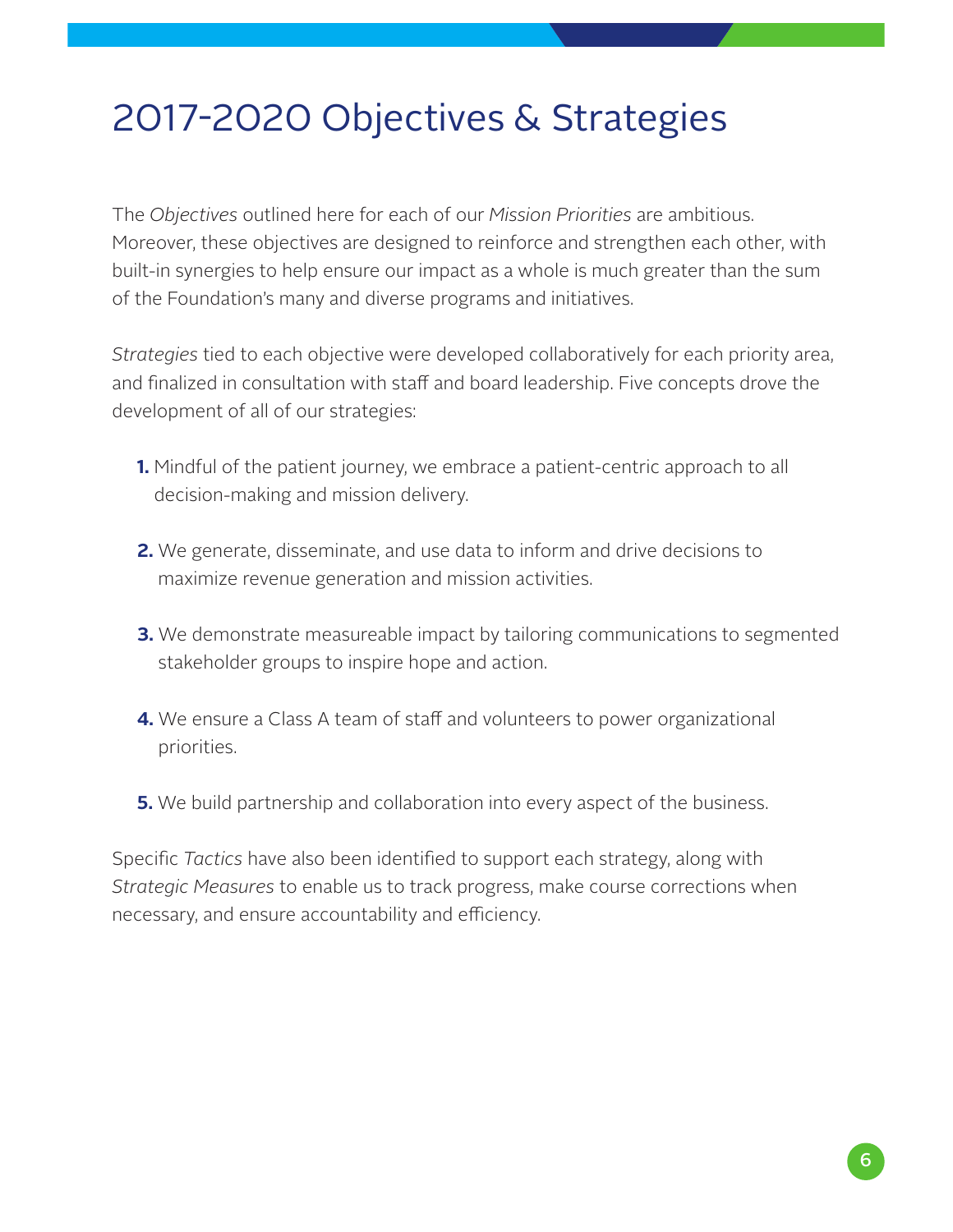#### **OVERARCHING AIM:**

*The Foundation will focus efforts to accelerate and overcome hurdles to drive the continuum from new discovery to optimal care.*

#### **OBJECTIVE #1**

*Launch Plexus as a member-supported research exchange that will reduce inefficiencies, standardize data, and remove traditional barriers to accelerate progress toward comprehensive precision medicine initiatives and other efforts to improve optimal care.*

- **Strategy A:** Identify the required capabilities to support all aspects of Plexus, including, but not limited to IT, operations, and finance and determine the most costeffective way to meet resourcing needs, whether it's bringing the expertise in-house or outsourcing services.
- **Strategy B:** Identify the required capabilities to ensure the quality of data and samples are research grade, reliable, and usable, and determine the most costeffective way to meet resourcing these needs.
- **Strategy C:** Develop a detailed sustainability plan and long-term governance plan that explores risk/benefits of the following scenarios: 1) Keeping IBD Plexus operations in-house, 2) partnering with another company or companies, 3) managed by an outside organization.
- **Strategy D:** Attract scientists to use Plexus resources to address scientific questions that will improve the current treatment paradigm of patients with IBD.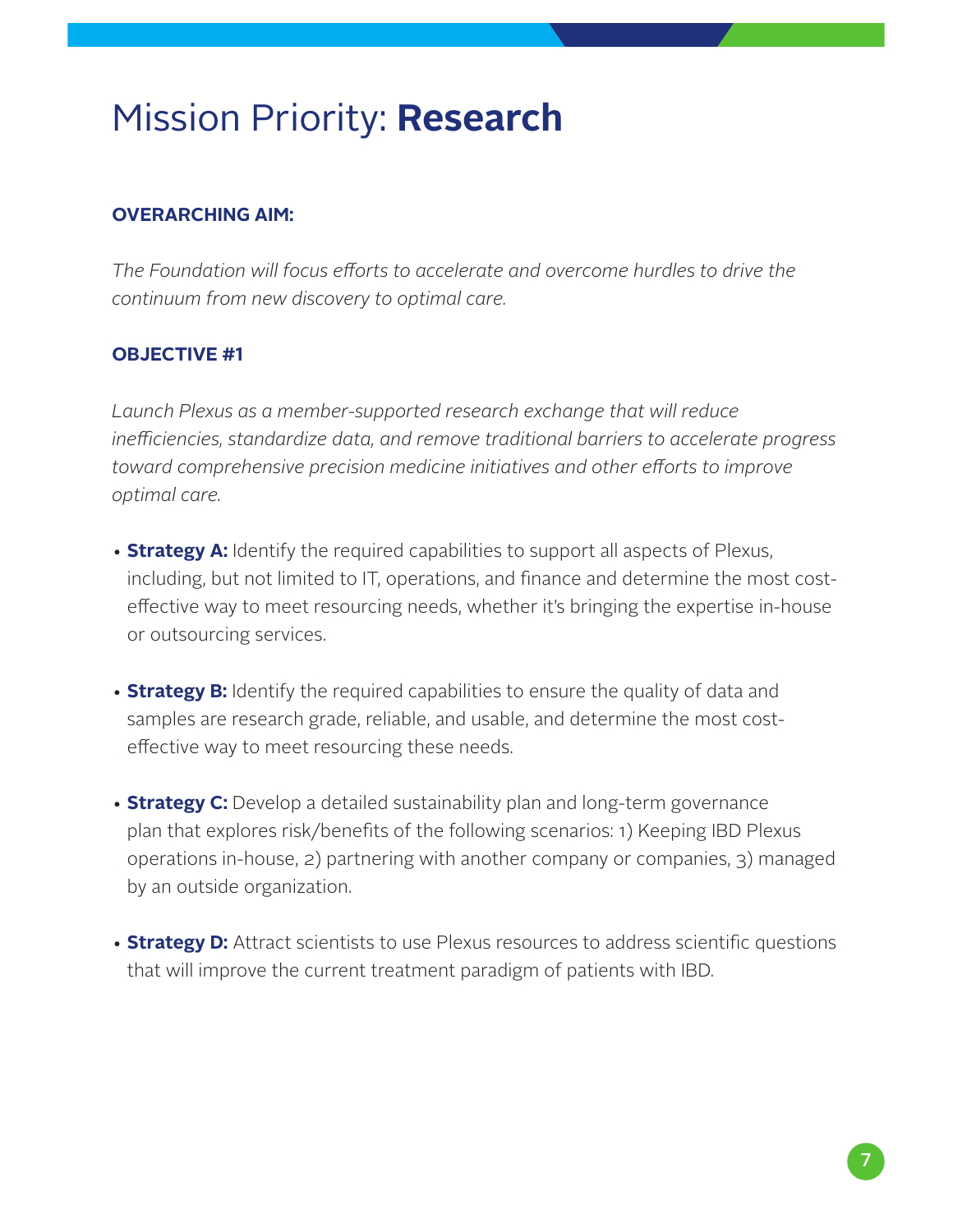#### **OBJECTIVE #2**

*Create mechanisms to accelerate innovative healthcare-improving products reaching patients.*

- **Strategy A:** Implement an entrepreneurial investment program that allocates significant funds to advance novel products towards later development steps.
- **Strategy B:** Create other defined pathways to support and commercialize promising research candidates.
- **Strategy C:** Advocate and collaborate with the FDA to advance more quickly IBD therapies and diagnostics.
- **Strategy D:** Collaborate with Education, Support & Advocacy to support the Clinical Trials Community initiative.
- **Strategy E:** Explore mechanisms to bring together academia and community practices along with industry to promote clinical research in IBD.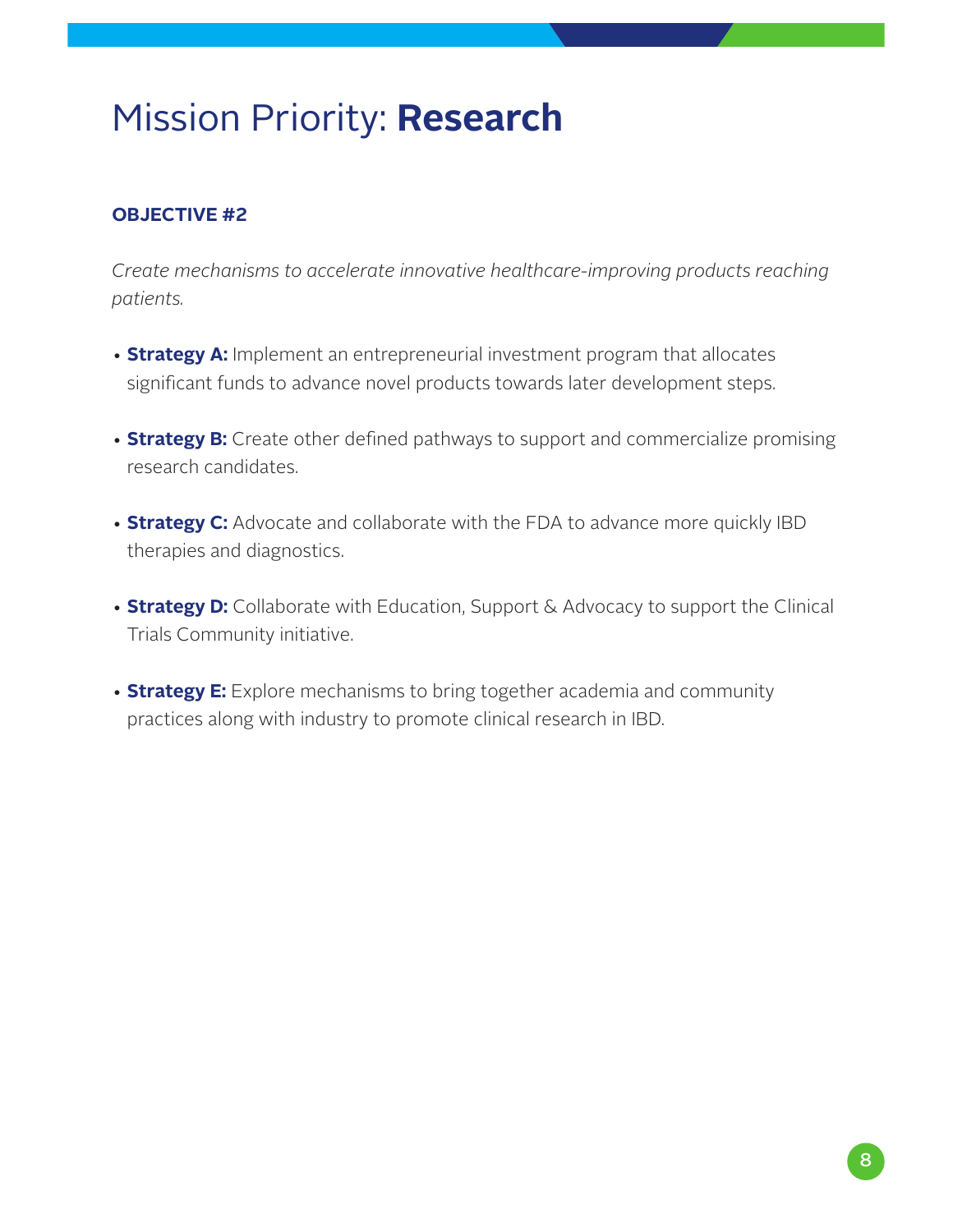### **OBJECTIVE #3**

*Create mechanisms to more rapidly assess the human relevance and predictive value of preclinical and clinical approaches and findings.*

- **Strategy A:** Explore more high risk/high reward opportunities that could shorten the time to bring interventions to humans; and prioritize when possible, short-term projects, which means faster access to results, new areas of study, identification of failure points, and keeping up with technological advances.
- **Strategy B:** Support core capabilities that enable faster and more likely successful translation of findings towards applied use in humans.
- **Strategy C:** Prioritize pre-clinical studies that are likely to promote either better use of current therapies or identifying new therapies.
- **Strategy D:** Identify and develop infrastructure to more efficiently implement early phase clinical trials and comparative effectiveness studies.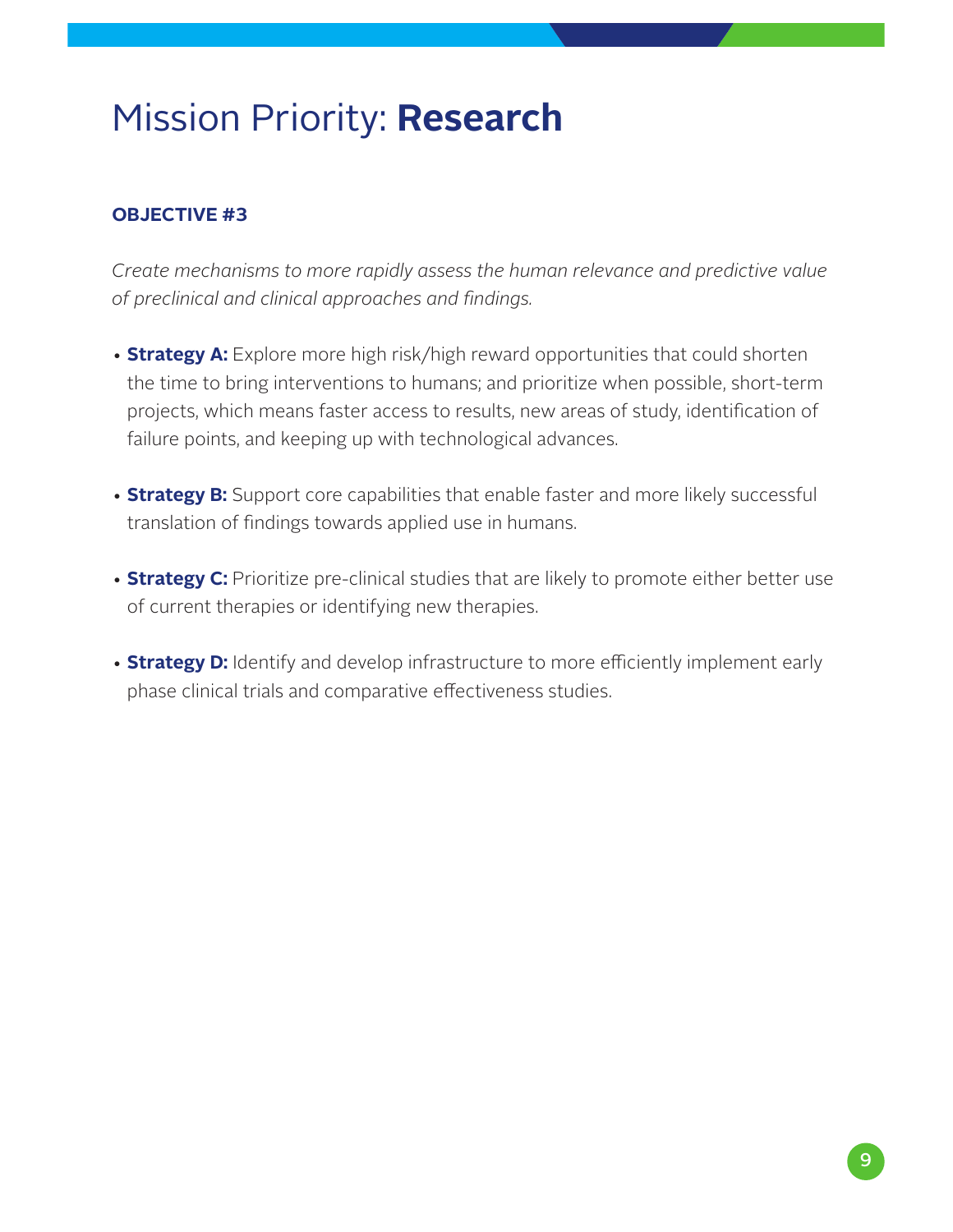#### **OBJECTIVE #4**

*Assure a pipeline of junior investigators is robust and innovative in support of the research mission of the Foundation.*

- **Strategy A:** Maintain current funding levels to support training and juniorinvestigator awards that are relevant to IBD.
- **Strategy B:** Develop programs and/or processes to engage trainees and junior investigators in new priority research areas for the Foundation.
- **Strategy C:** Create mechanisms to support enhancement of the mentoring and leadership experiences available for junior investigators.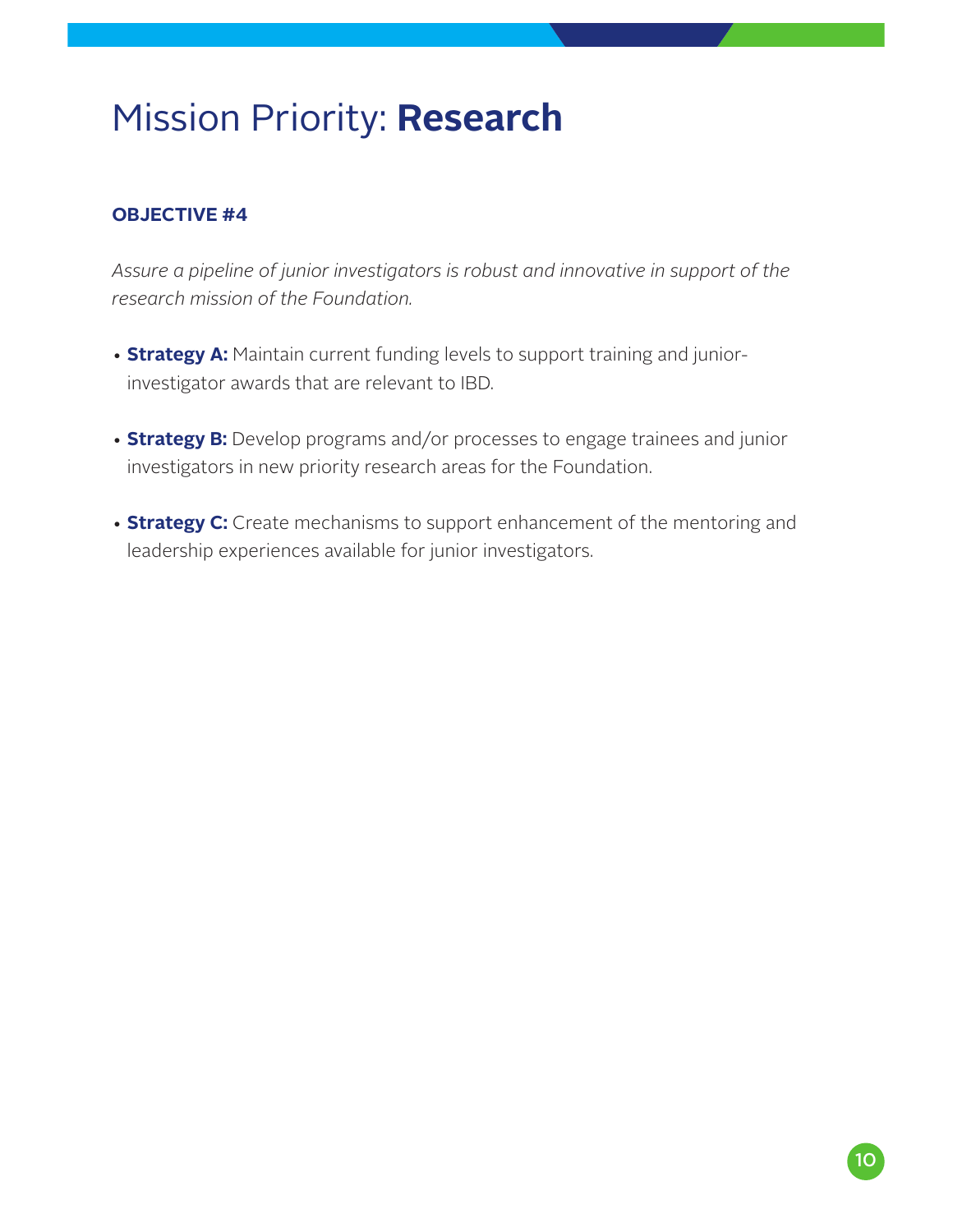#### **OVERARCHING AIM:**

*Leveraging the potential for interconnections and synergies among patient education and support, professional education and advocacy, we will address: Cost and access to care, shared decision making, and maximizing the quality of care, while acknowledging and concentrating on the patient journey.*

#### **OBJECTIVE #1**

*Empower patients and caregivers to engage in effective communication with their providers, emphasizing shared decision-making related to their care.*

- **Strategy A:** Identify existing needs and challenges in communications and shared decision-making between adult and pediatric patients—and their caregivers—and providers.
- **Strategy B:** Deliver programs for adult and pediatric patients, caregivers, and providers that improve patient engagement in the decision-making process.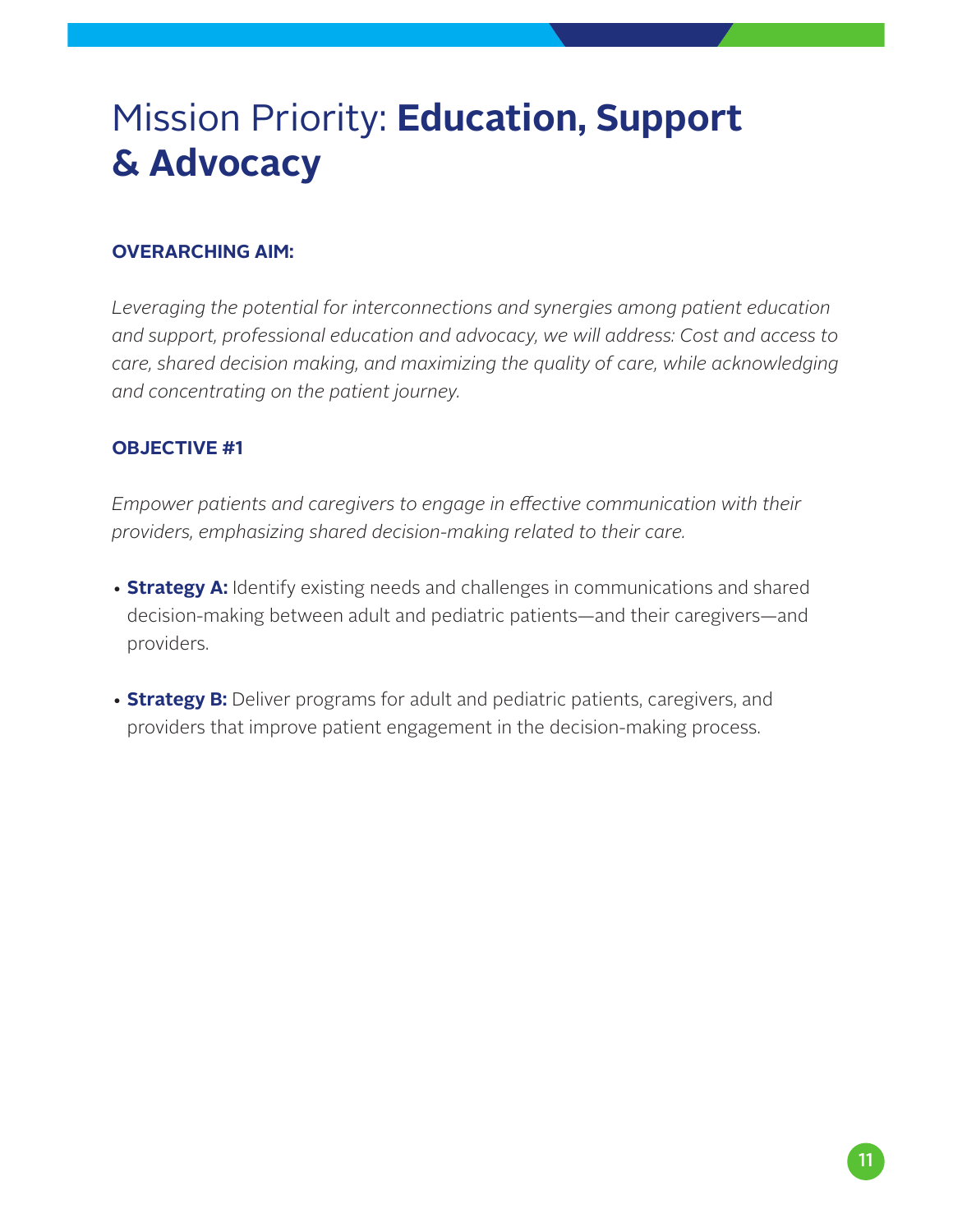#### **OBJECTIVE #2**

*Encourage and engage patients and caregivers in contributing ideas and participating in studies as an essential step toward accelerating research and new treatments.*

- **Strategy A:** Leverage Clinical Trial Ambassadors to engage local providers and increase the visibility of the Foundation research initiatives and the Clinical Trial Community.
- **Strategy B:** Develop tools, education, and resources for patients, caregivers, and providers to support discussions and in engagement in the Clinical Trial Community, IBD Partners and patient cohorts.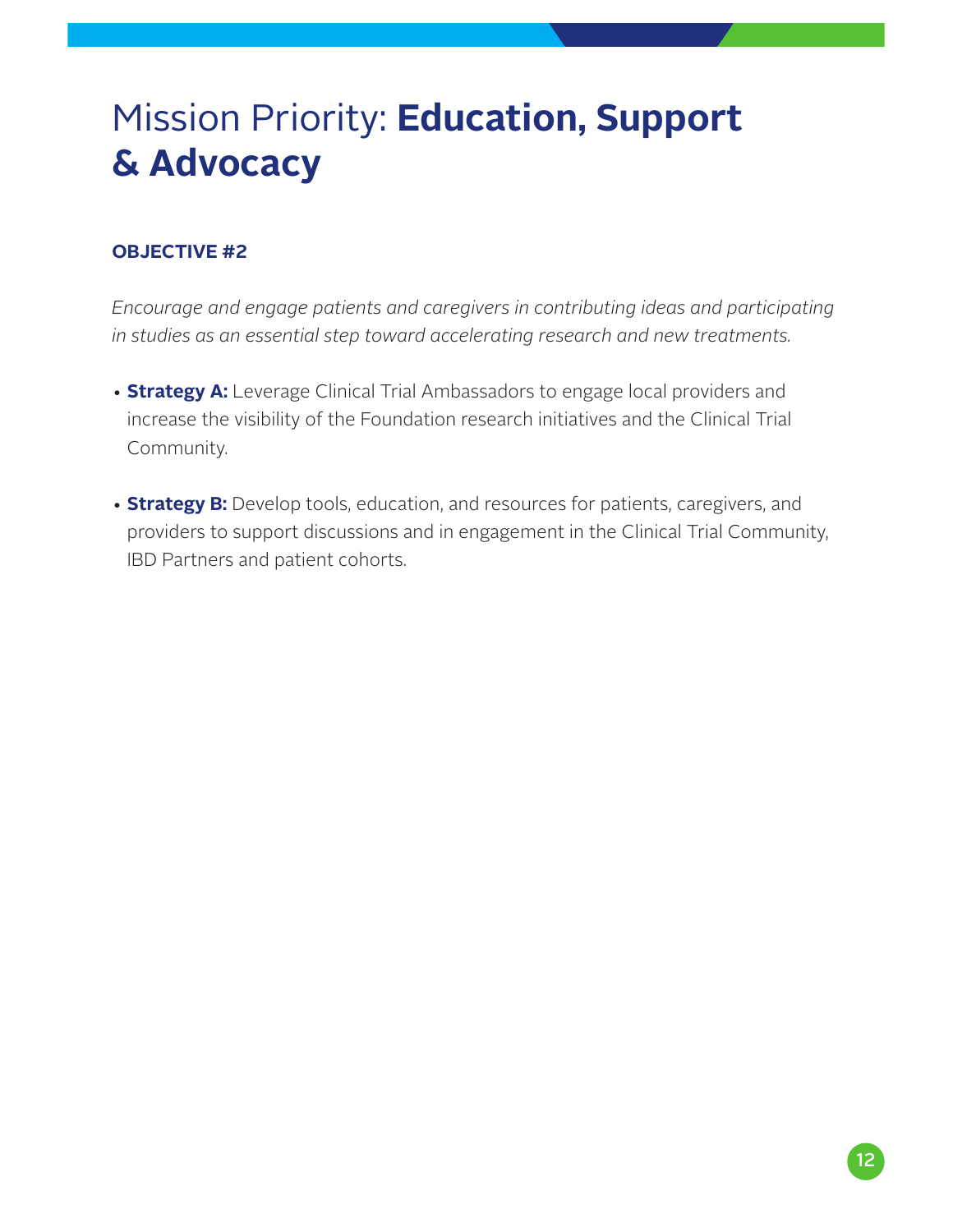#### **OBJECTIVE #3**

*Create a community of IBD stakeholders that advocates for access to care and addresses high cost of care issues.*

- **Strategy A:** Work toward change in current state-based access and cost policies through the design and implementation of state-based advocacy campaigns.
- **Strategy B:** Address access and cost issues in the federal insurance programs through strategies in conjunction with stakeholders and the Center for Medicare and Medicaid Services.
- **Strategy C:** Disseminate financial management program to educate patients and caregivers about navigating insurance, financial assistance resources, and insurance management tools to help plan annual IBD costs.
- **Strategy D:** Leverage discoveries and insights from an IBD Cost Analysis, working in partnership with other non-profits, government, industry, payers, and other stakeholders to address high costs of care.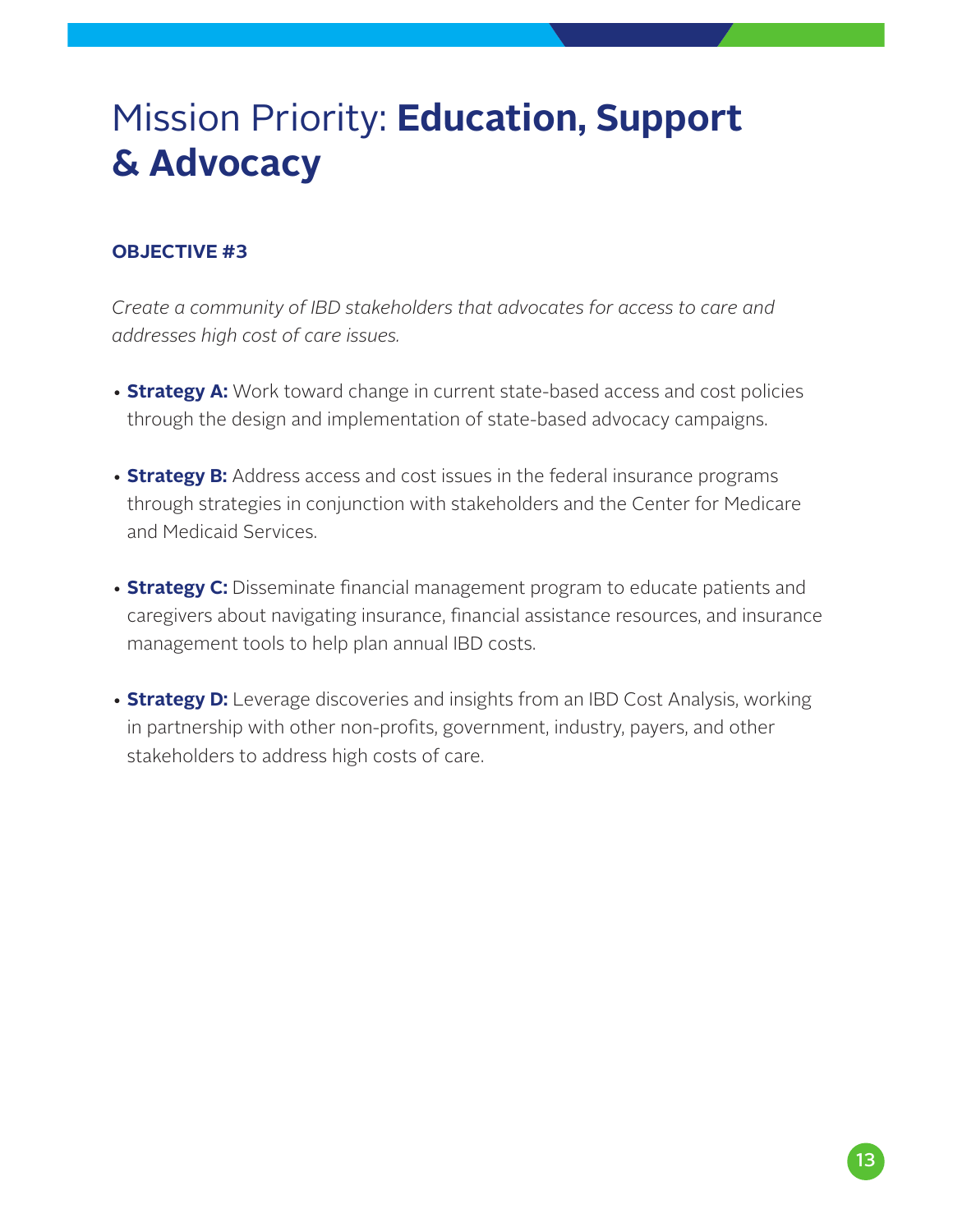#### **OBJECTIVE #4**

*Increase patient and caregiver engagement with the Foundation.*

- **Strategy A:** Create and launch IBD awareness marketing efforts to increase recognition of, and engagement with, the Foundation.
- **Strategy B:** Increase awareness and dissemination of the Foundation's education, support, and advocacy resources using marketing strategies focused on engaging patients earlier in their disease.
- **Strategy C:** Leverage IBD Qorus sites to increase engagement with IBD patients and access the Foundation's resources early in their care, as well as throughout their disease journey.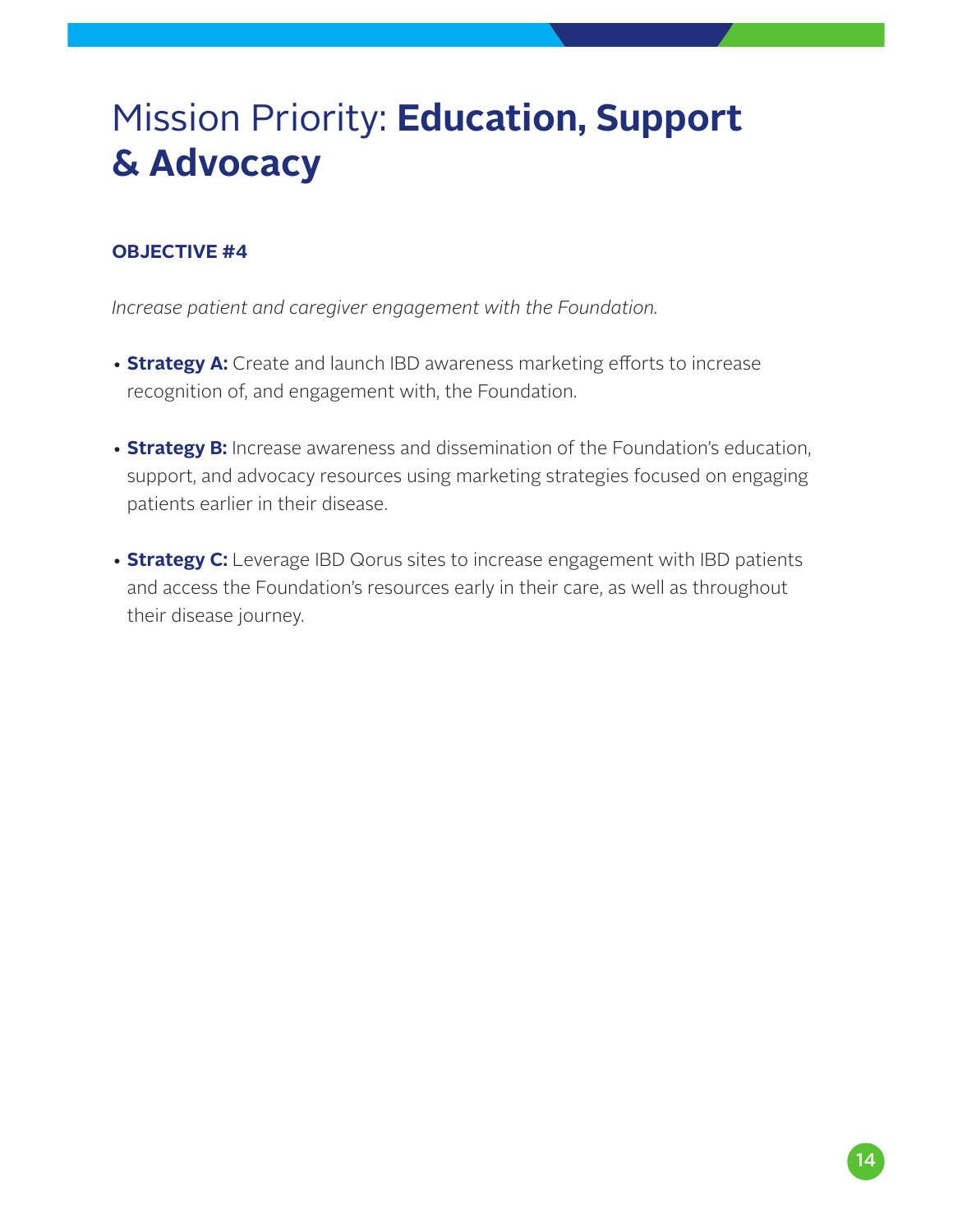#### **OBJECTIVE #5**

*Create a culture where pediatric and adult patients, caregivers, and providers proactively discuss psychosocial issues as part of routine IBD care.*

- **Strategy A:** Create resources and educational programs targeted toward providers to ensure psychosocial considerations are part of routine patient care for IBD.
- **Strategy B:** Normalize the psychosocial element of IBD by creating specific communication tools to empower patients and caregivers to proactively address disease-coping concerns with their healthcare providers and support networks.
- **Strategy C:** Expand digital support resources, leveraging existing, partnering with others, or creating new programs to effectively address and empower activation around psychosocial issues.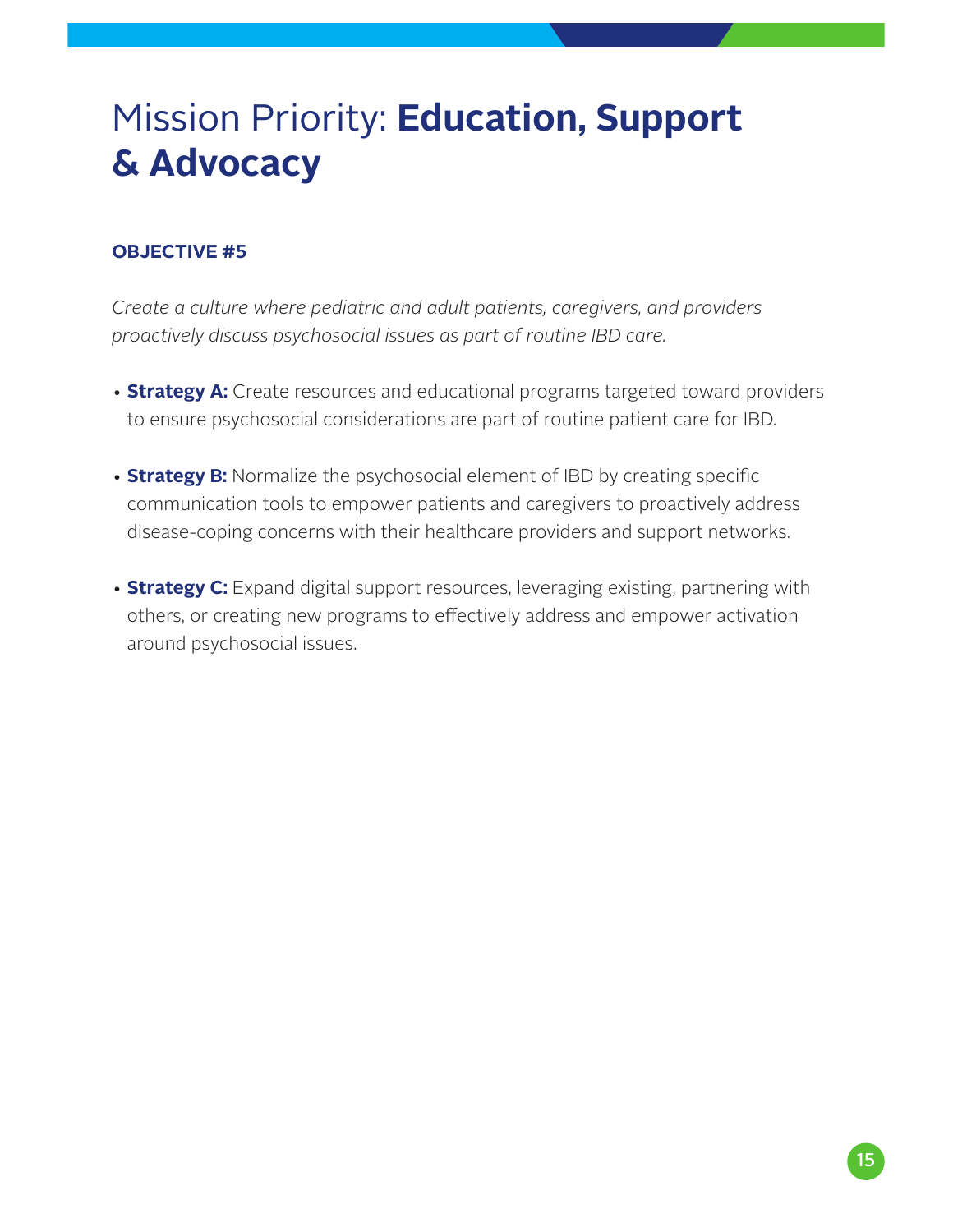#### **OBJECTIVE # 6**

*In collaboration with patients and providers, work to improve the quality of care delivered to patients with IBD.*

- **Strategy A:** Realize insights into clinical best practices and performance analysis to recommend action around correcting or reducing care variations for participating IBD Qorus sites.
- **Strategy B:** Develop an IBD Qorus business plan to drive expansion of IBD Qorus as an innovative care model.
- **Strategy C:** Identify and disseminate characteristics of quality of care to patients and caregivers to empower them to recognize providers who meet their needs.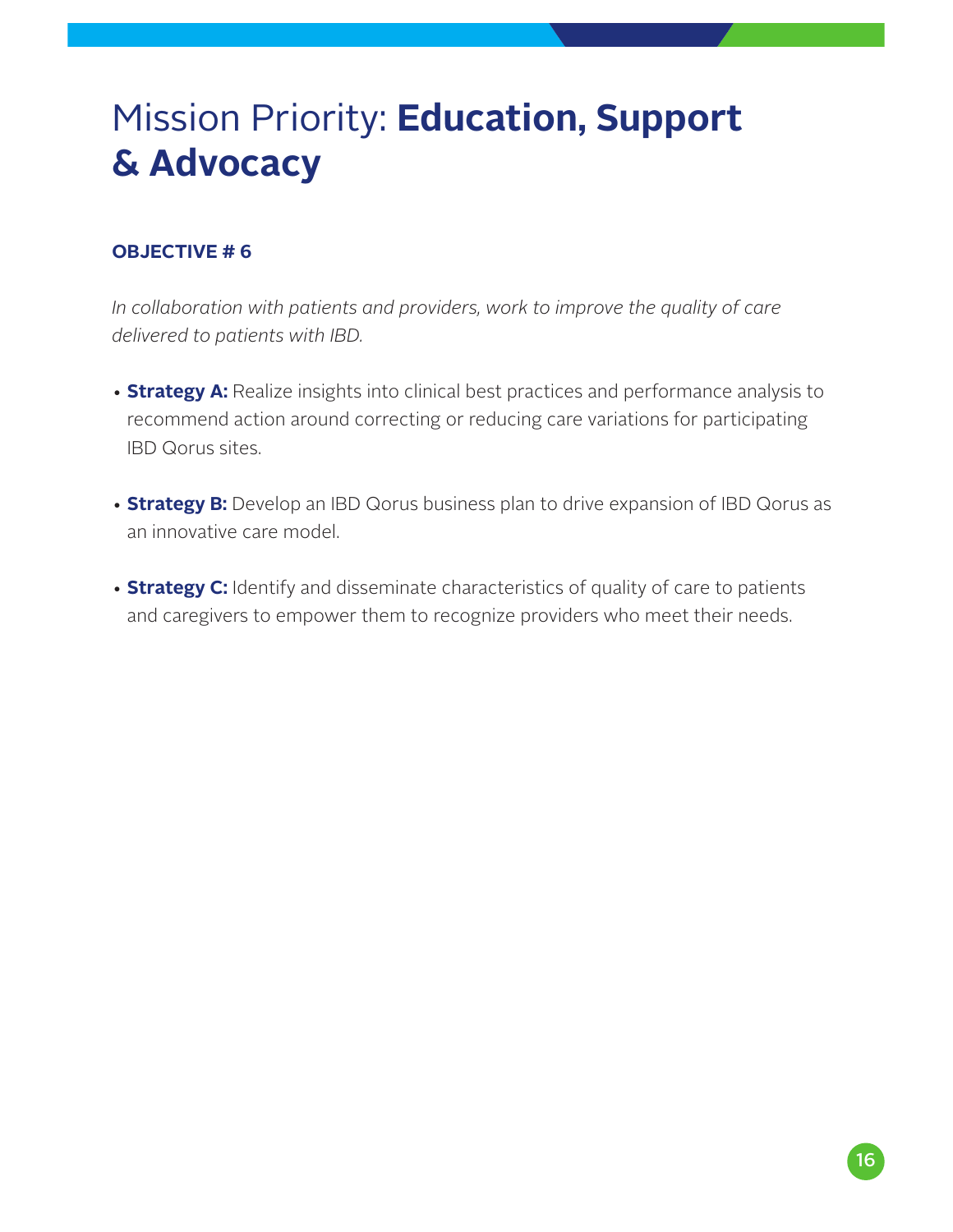# Mission Priority: **Traditional Revenue**

#### **OVERARCHING AIM:**

*The Foundation will empower volunteers to expand the network of donors and volunteers, develop enduring relationships, and drive increased contributed support.*

#### **OBJECTIVE # 1**

*Every volunteer has a meaningful and robust experience in partnership with the Foundation.*

- **Strategy A:** Recruit, engage, and cultivate volunteers through a deliberate process that will help to form enduring relationships.
- **Strategy B:** Maximize volunteer engagement to lead the organization in building local communities and attracting resources.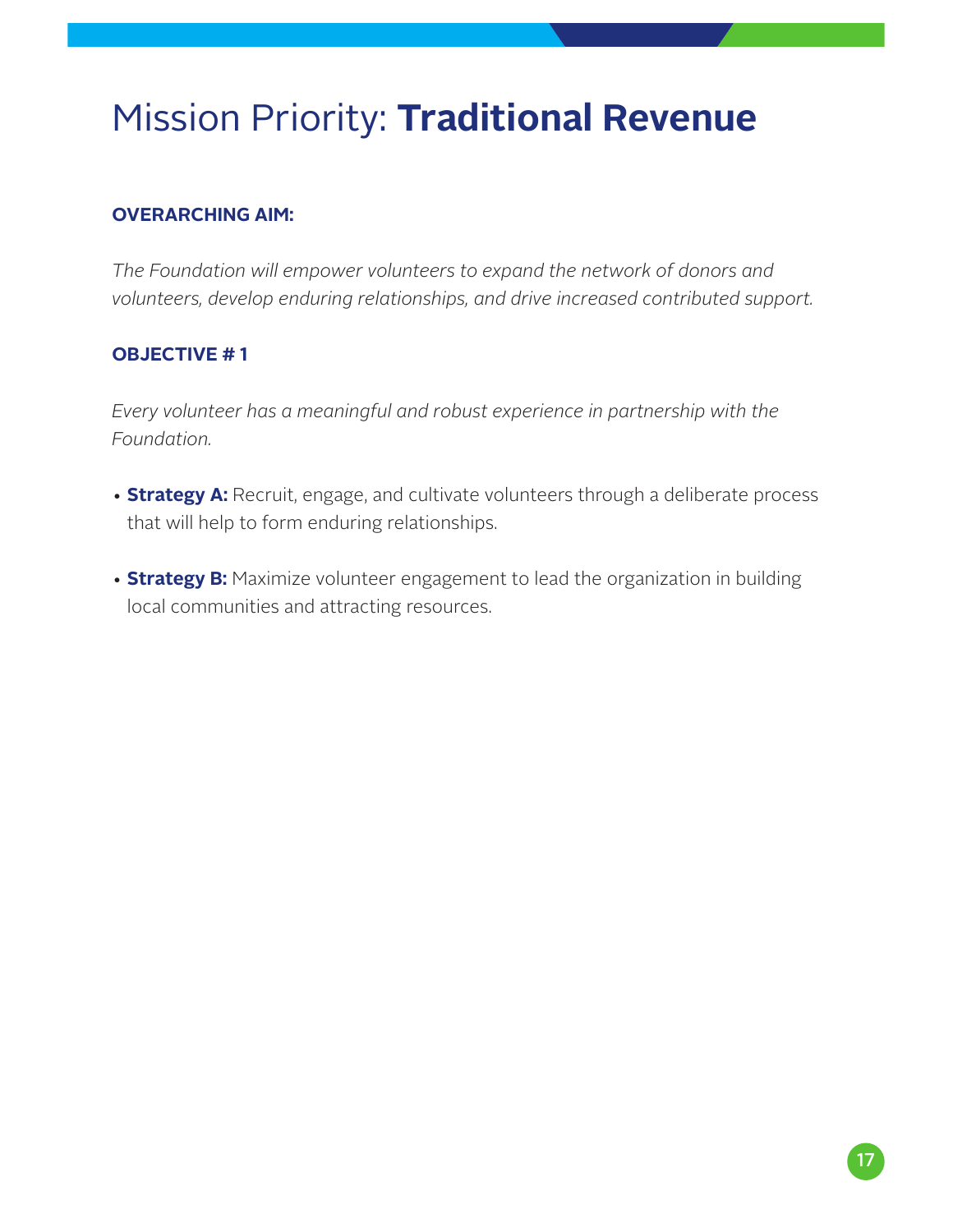### Mission Priority: **Traditional Revenue**

#### **OBJECTIVE # 2**

*Create a culture that celebrates excellence in data collection and analysis that will empower decision-making.*

- **Strategy A:** Use data to guide decisions that will drive revenue growth.
- **Strategy B:** Empower volunteers by providing them with data needed to be successful in expanding their reach to grow the Foundation's volunteer base.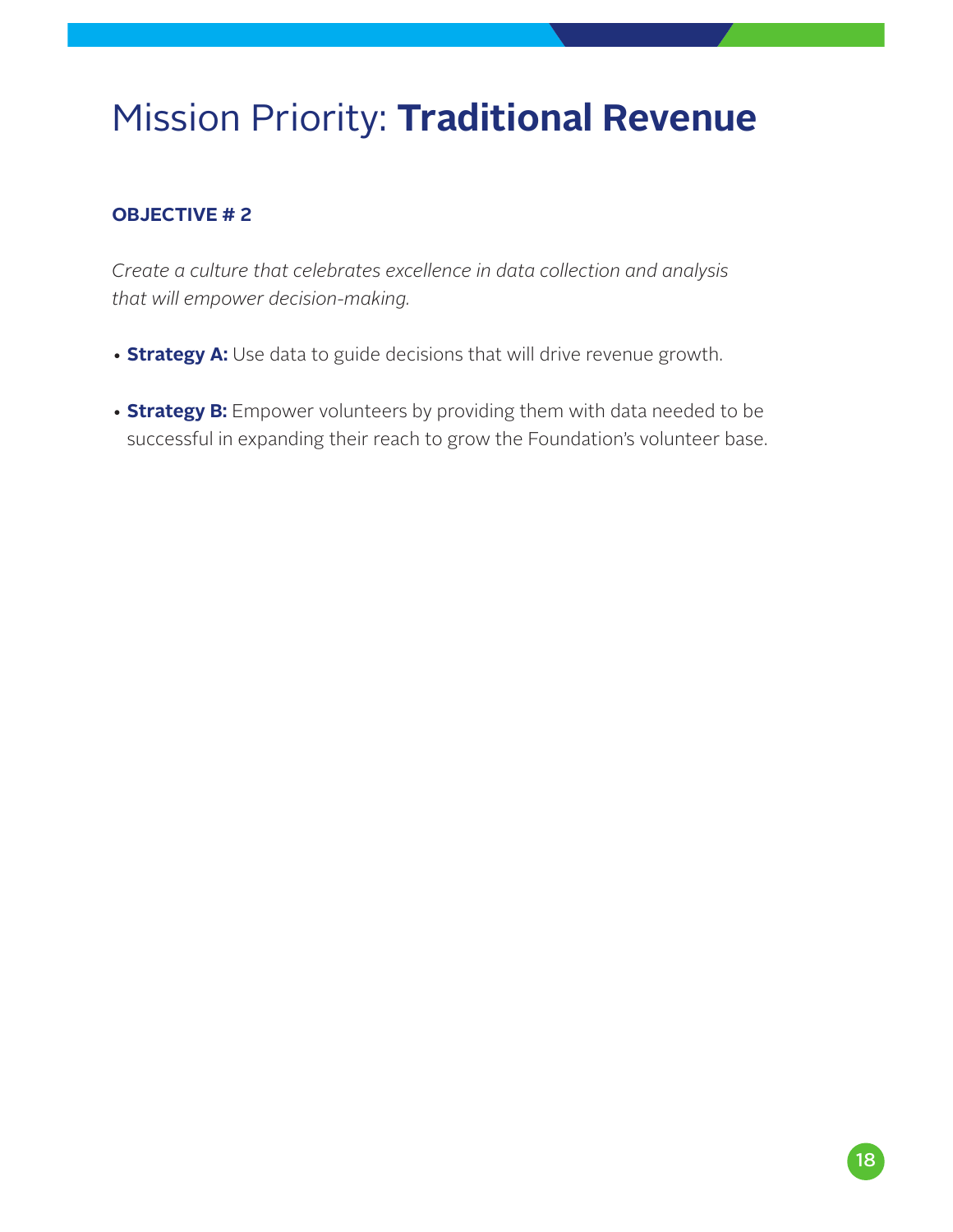### Mission Priority: **Traditional Revenue**

### **OBJECTIVE # 3**

*Inspire donors, volunteers, corporations, and foundations by providing them with compelling knowledge and information about the Foundation's mission progress and accomplishments.*

- **Strategy A:** Ensure the mission is well-shared and visible at all Foundation events.
- **Strategy B:** Develop strategic and ongoing personalized communications with appeals that inspire action to support the Foundation's mission.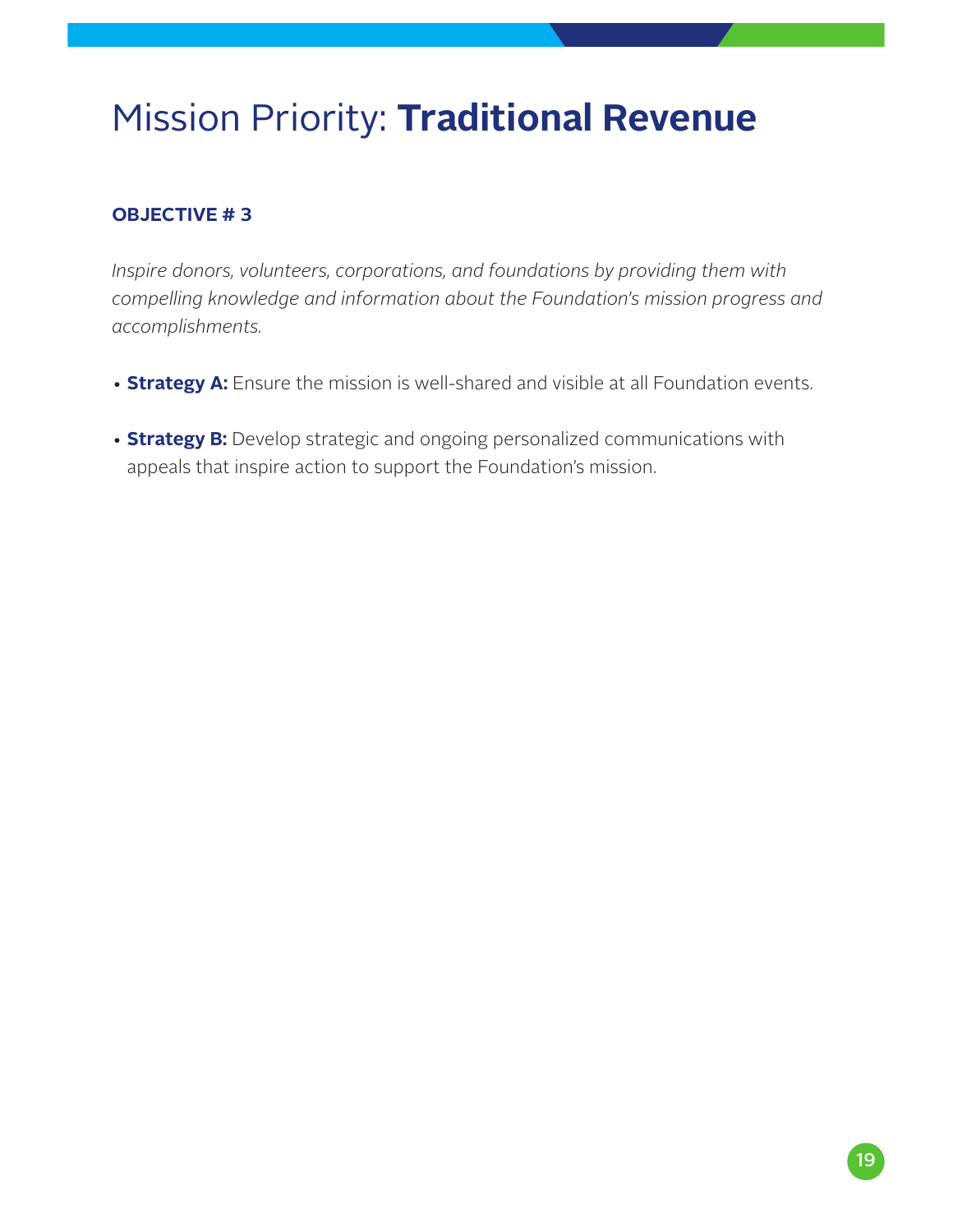# Mission Priority: **Non-Traditional Revenue**

#### **OVERARCHING AIM:**

*The Foundation will form strategic partnerships with entities that emanate from and advance specific mission activities.*

#### **OBJECTIVE # 1**

*Generate new revenue sources, establish new approaches, and build new corporate relationships from mission activities.*

- **Strategy A:** Evaluate existing mission-based assets to determine revenue-generating opportunities and program objectives that align well with those of a diverse group of commercial and non-profit partners.
- **Strategy B:** Create *new* mission-based activities that present revenue opportunities through partnership with outside entities.
- **Strategy C:** Establish collaborative partnerships with complementary organizations that will advance revenue and mission goals.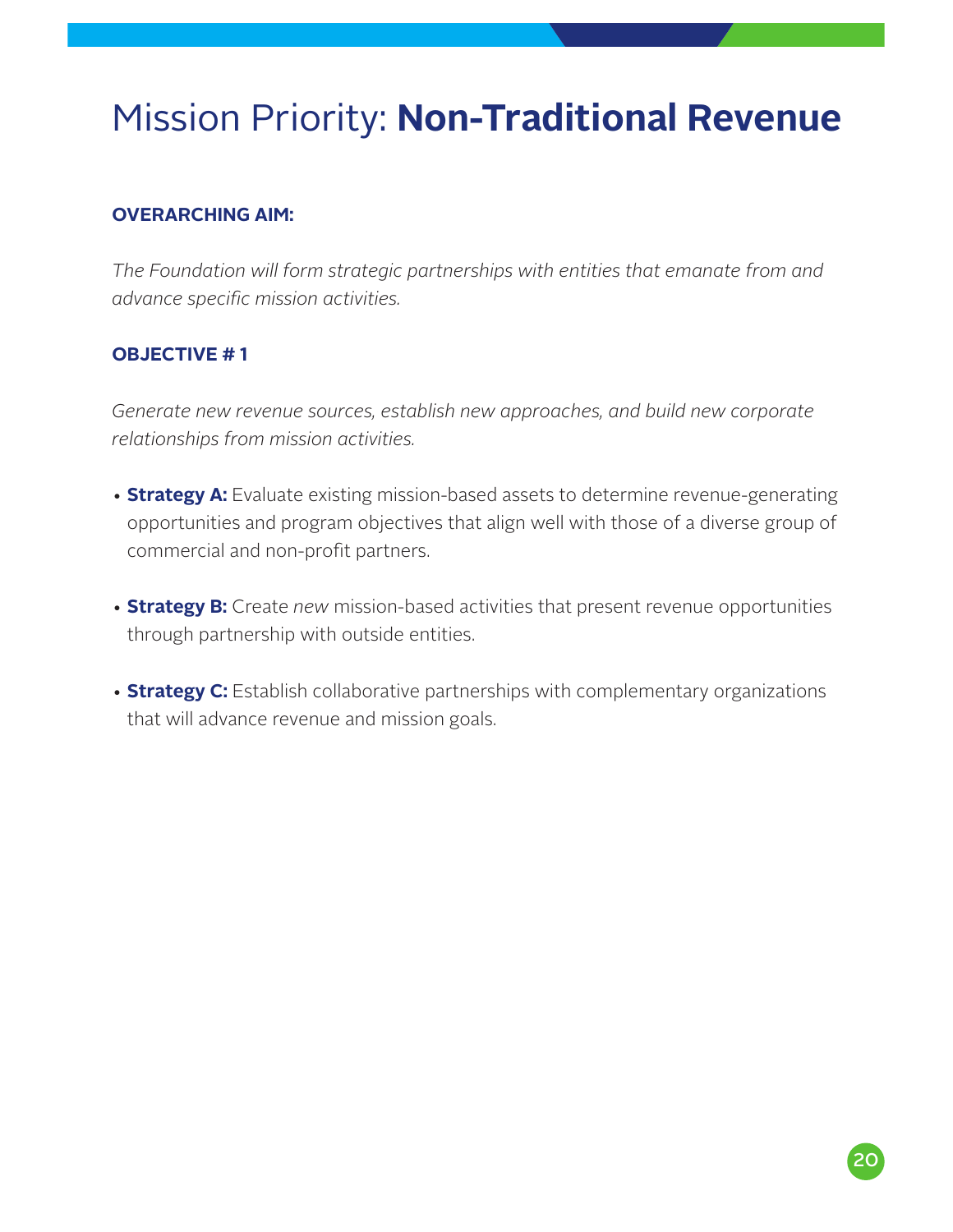### Mission Priority: **Non-Traditional Revenue**

#### **OBJECTIVE # 2**

*Create new revenue campaigns that will diversify the Foundation's corporate portfolio and deepen existing corporate partnerships.*

- **Strategy A:** Engage the Foundation's extensive, nationwide volunteer network to facilitate meaningful introductions with corporate leaders.
- **Strategy B:** Attract new corporate partners to raise awareness of, and generate revenue support for, the Foundation's mission through a national cause marketing campaign.
- **Strategy C:** Develop and deploy a formal Corporate Employee Giving campaign to generate new revenue via increased collaboration with existing and new partners.